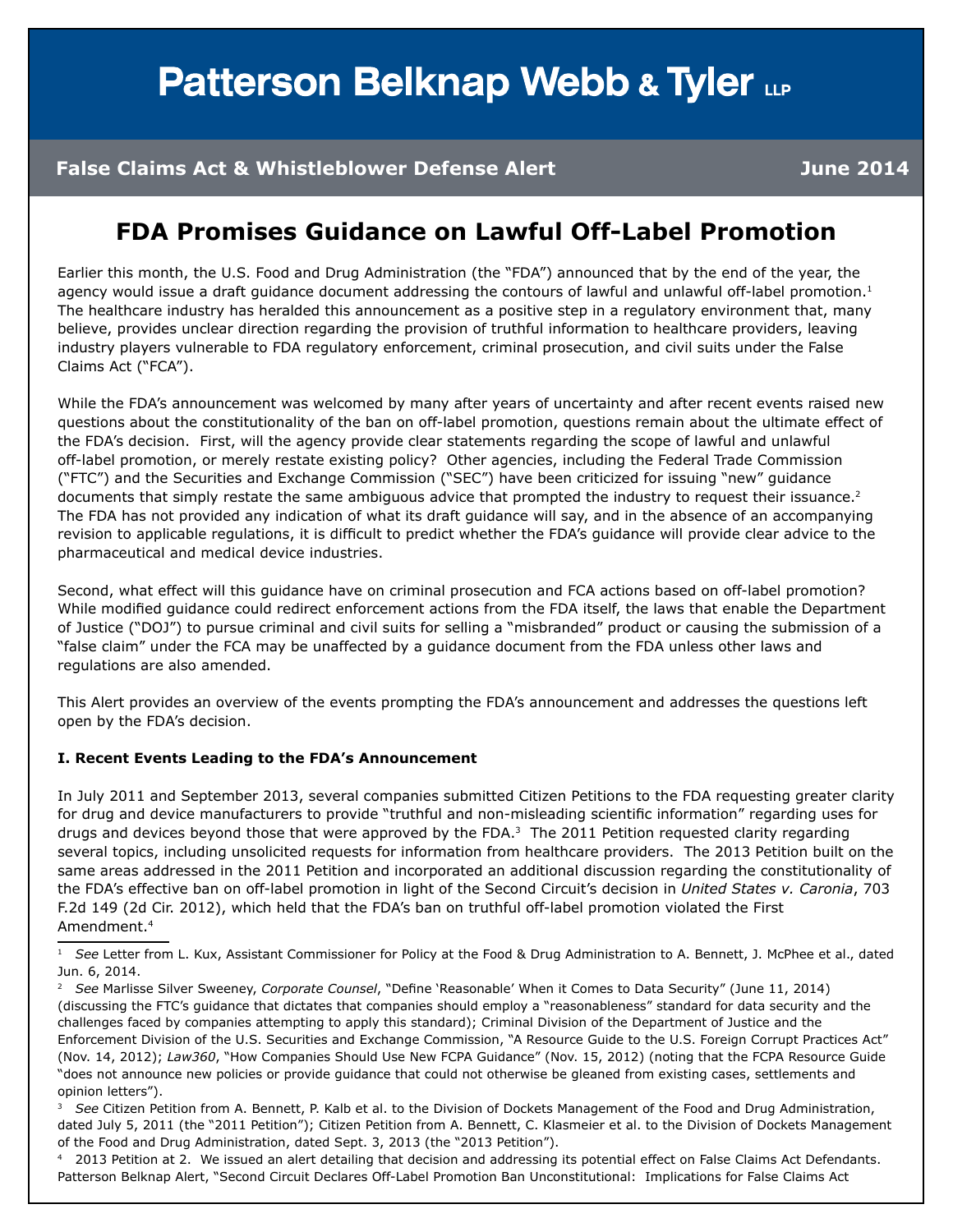The FDA responded, in part, to both Petitions in two Guidance documents issued in December 20115 and February 2014. 6 Both Guidance documents provided some additional information about the appropriate distribution of scientific information regarding off-label uses, but left several questions unanswered. The FDA also notably reminded manufacturers that a manufacturer's "intended use" of a product may be established by circumstantial evidence, 7 and that a drug "that is accompanied by written, printed, or graphic matter that suggests an unapproved use . . . would be considered misbranded.<sup>8</sup>

#### **II. FDA's Response**

Although the FDA has partially responded to the 2011 and 2013 Petitions, the FDA acknowledged in its announcement that several issues raised in the petitions remain unresolved, including unsolicited requests from healthcare providers about off-label use, manufacturers' ability to distribute scientific and medical information on unapproved new uses, manufacturer discussions regarding scientific information "more generally," and the dissemination of healthcare economic information.9

The letter also contains references to some of the same ambiguous guidance contained in prior Agency announcements, indicating that the FDA's upcoming guidance may not answer many of the questions that plague the current regulatory environment. The letter notes that the Federal Food, Drug, and Cosmetic Act (the "FDCA") operates to ensure the use of medical products is based on "sound evidence"10 and that distributing scientific information regarding off-label use may qualify in "appropriate circumstances."<sup>11</sup> These ambiguous terms may leave the industry in the same constitutional and regulatory quandary that has effectively foreclosed the distribution of truthful scientific information regarding off-label use.

#### **III. The Potential Effect on Criminal and Civil Actions Based on Off-Label Promotion**

While clearer Guidance from the FDA regarding off-label promotion will be welcomed by the industry, the precise effects of this Guidance on criminal and civil suits are unknown. The DOJ has repeatedly taken the position that off-label promotion reflects a manufacturer's intent to sell a "misbranded" product, a position that is supported by FDA Guidance documents.<sup>12</sup> Until Congress revises the FDCA, drug and device manufacturers may find the FDA's Guidance fails to provide sufficient assurance that changes to marketing practices will not result in criminal exposure. This is especially true in light of the extraordinarily severe consequences for manufacturers convicted of selling a "misbranded" product, which can include debarment and exclusion from government healthcare programs.<sup>13</sup>

Second, even if the FDA's upcoming Guidance provides the industry with a clearer regulatory framework to provide truthful information regarding off-label uses, it is open to question whether promotion expressly permitted by the

Defendants" (January 2013), *available at* [http://www.pbwt.com/alert-second-circuit-declares-off-label-promotional-ban-unconstitu](http://www.pbwt.com/alert-second-circuit-declares-off-label-promotional-ban-unconstitutional/)[tional/](http://www.pbwt.com/alert-second-circuit-declares-off-label-promotional-ban-unconstitutional/).

<sup>5</sup> *See* FDA Draft Guidance, "Responding to Unsolicited Requests for Off-Label Information About Prescription Drugs and Medical Devices" (Dec. 2011), *available at* [http://www.fda.gov/downloads/Drugs/GuidanceComplianceRegulatoryInformation/Guidances/](http://www.fda.gov/downloads/Drugs/GuidanceComplianceRegulatoryInformation/Guidances/UCM285145.pdf) [UCM285145.pdf](http://www.fda.gov/downloads/Drugs/GuidanceComplianceRegulatoryInformation/Guidances/UCM285145.pdf) (the "December 2011 Draft Guidance"). The FDA also published a request for information and comments on "scientific exchange" to assist the Agency's evaluation of its policies on communications regarding off-label use. *See* 76 Fed. Reg. 81,508 (Dec. 28, 2011).

<sup>6</sup> *See* FDA Draft Guidance, "Distributing Scientific and Medical Publications on Unapproved New Uses – Recommended Practices" (Feb. 2014), *available at* [http://www.fda.gov/downloads/Drugs/GuidanceComplianceRegulatoryInformation/Guidances/UCM387652.](http://www.fda.gov/downloads/Drugs/GuidanceComplianceRegulatoryInformation/Guidances/UCM387652.pdf) [pdf](http://www.fda.gov/downloads/Drugs/GuidanceComplianceRegulatoryInformation/Guidances/UCM387652.pdf) (the "February 2014 Revised Draft Guidance").

<sup>7</sup> *Id.* at 3–4.

<sup>8</sup> *Id.* at 4.

9 Letter from L. Kux, Assistant Commissioner for Policy at the Food & Drug Administration to A. Bennett, J. McPhee et al., dated Jun. 6, 2014, at 9.

<sup>10</sup> *Id.* at 7.

<sup>11</sup> *Id.*

<sup>12</sup> February 2014 Revised Draft Guidance at 4 ("[A]n approved new drug that is accompanied by written, printed, or graphic matter that suggests an unapproved new drug with respect to that use . . . would be considered misbranded, because the drug does not meet the regulatory exemptions from the requirement that its labeling bear 'adequate instructions for use.'"). 13 *See* 21 U.S.C. § 335a.

## **Patterson Belknap Webb & Tyler LLP**